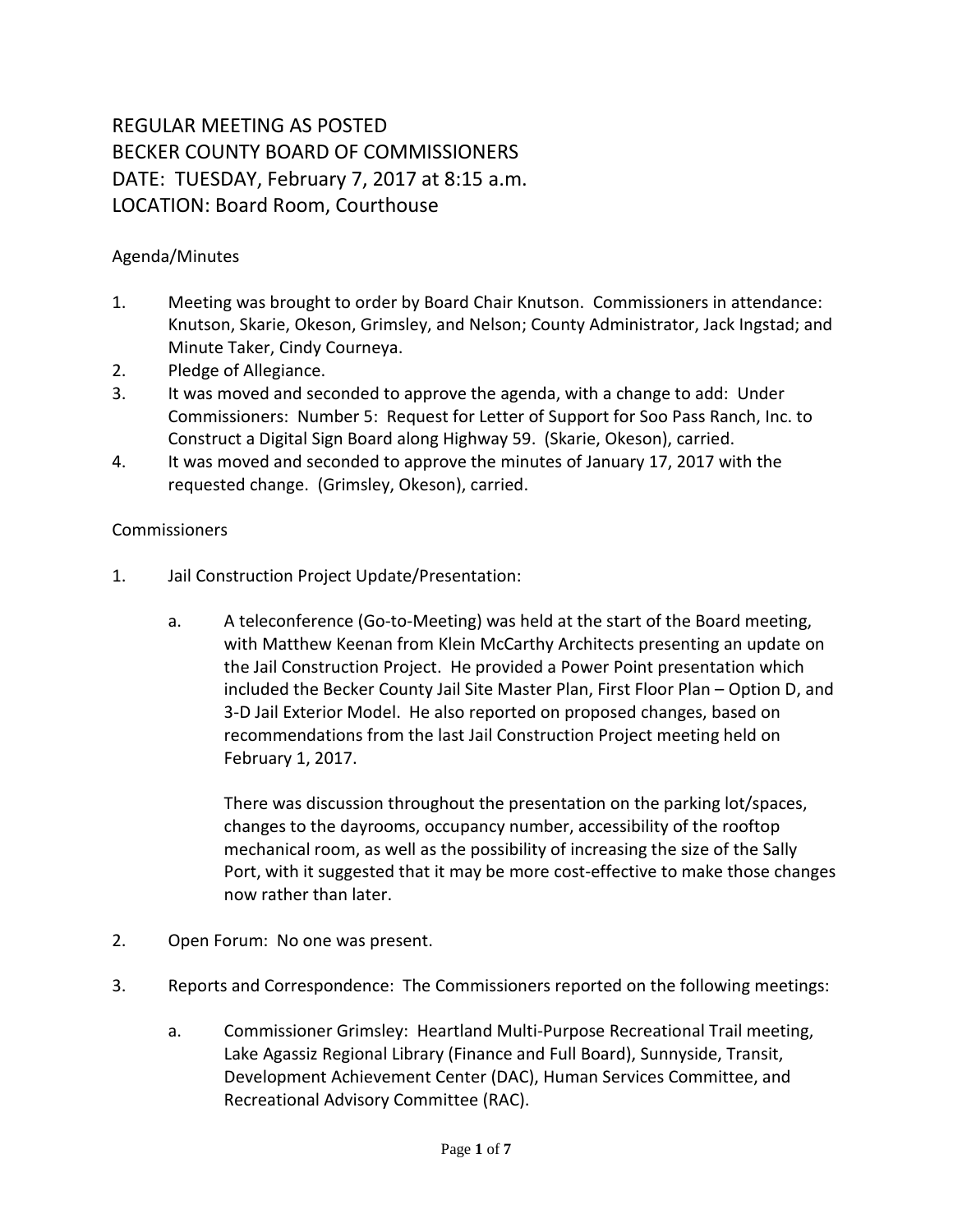- b. Commissioner Nelson: Sunnyside, Becker County Soil & Water Conservation District (BCSWCD), Highway Committee, and Economic Development Authority (EDA) Board.
- c. Commissioner Skarie: Becker County Children's Initiative, Courthouse Safety Grant Meeting, Becker County Fair Board, Construction Manager at Risk Services interviews, Human Services Committee, Jail Construction Project Committee, Becker County Council on Aging, and Environmental Affairs Committee.
- d. Commissioner Knutson: Economic Development Authority (EDA) Board, Recreational Advisory Committee (RAC), Sheriff's Committee, Prairie Lakes Municipal Solid Waste Authority (PLMSWA), and Construction Manager at Risk Services interviews.
- e. Commissioner Okeson: Highway Committee, Heartland Multi-Purpose Recreational Trail meeting, and Detroit Lakes/Becker County Airport Committee.
- 4. Appointments:
	- a. It was moved and seconded to appoint the following to the Association of Minnesota Counties (AMC) 2017 Delegate List: Commissioners Knutson, Skarie, Nelson, Okeson, and Grimsley; County Administrator, Jack Ingstad; Land Use Department Director, Steve Skoog; and Human Services Director, Denise Warren. (Grimsley, Nelson), carried.
	- b. It was moved and seconded to appoint Corey Askin as a member of the Becker County EDA Board, for a six-year term representing District 4. (Skarie, Nelson), carried. Mr. Askin was present and provided the Board with a brief summary of his background and experience.
	- c. It was moved and seconded to reappoint John Lien to the Planning Commission, representing District 3, for another three-year term, or until such time that a replacement has been found. (Okeson, Skarie), carried.
- 5. Commissioners: Jail Construction Project:
	- a. County Administrator, Jack Ingstad, reported that a Request for Qualifications (RFQ) was issued to solicit qualified Construction Management @ Risk Services (CM@R) proposals for construction of the new jail, with four outstanding construction engineering firms submitting proposals. The Sheriff's Committee performed extensive interviews with each of the firms and made a unanimous decision to recommend McGough Construction of St. Paul, MN.

It was moved and seconded to approve Resolution 02-17-1A, to authorize that Becker County enter into a contract with McGough Construction for Construction Manager @ Risk Services, at a fee of 1.95 percent and at a guaranteed maximum price of no more than \$18 million, and for the agreement to also contain other material representations made by McGough during the firm's interview with the Sheriff's Committee; and to also authorize the Board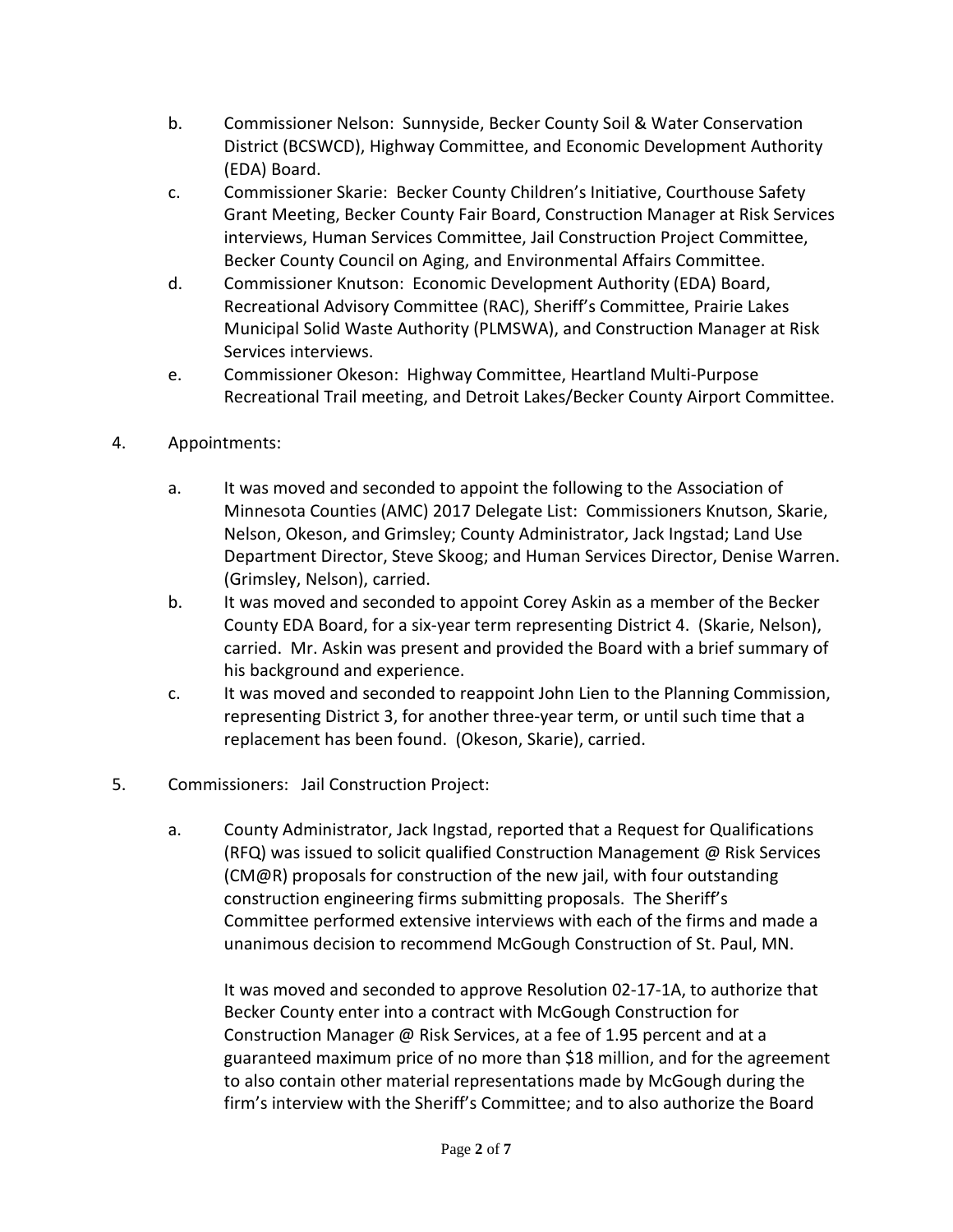Chair and the County Administrator to sign said contract and any amendments. (Grimsley, Okeson), carried.

- b. It was moved and seconded to approve Resolution 02-17-1I, to authorize the Sheriff's/Jail Committee to solicit and select the top providers to complete a Jail Site Survey and provide Geotechnical Services for the new Jail Construction Project; and for the Board Chair to sign and execute the agreement and any amendments. (Okeson, Skarie), carried.
- 6. Soo Pass Ranch, Inc. Letter of Support to MnDOT: County Administrator, Jack Ingstad, presented:
	- a. It was moved and seconded to authorize the County Administrator to compose a letter to the Minnesota Department of Transportation (MnDOT), in support of the original application submitted by Soo Pass Ranch, Inc., to rezone from Agricultural to Commercial the property located at 25526 County Highway 22, for the first 150' along the east side of Highway 59, for the purpose of placing a commercial digital sign board on said property. (Nelson, Okeson), carried.
	- b. It was noted that a variance was approved by the Board of Adjustments on April 14, 2016 for the placement of a digital sign board on the property, and that the property has always been used commercially and taxed as such, operating under a Conditional Use Permit (CUP) for commercial use.

Finance Committee Minutes: Mary Hendrickson presented:

- 1. It was moved and seconded to approve the Regular Claims, Auditor Warrants, Over 90- Day Claims, and Additional Claims, as presented:
	- a. Auditor's Warrants (Tuesday Bills):
		- i.  $01/17/2017$  in the amount of \$668,574.81;
		- ii.  $01/26/2017$  in the amount of \$752,882.90;
		- iii.  $02/01/2017$  in the amount of \$ 14,627.39;
			- for a total amount of  $$1,436,085.10$
	- b. Over 90-Days:
		- i. MCIT in the amount of \$556.00 (invoice misplaced).
		- ii. Darwin Nundahl in the amount of \$113.28 (mileage reimbursement for tobacco compliance checks).
		- iii. Office of MN IT Services in the amount of \$1,700.00 (invoice overlooked).
		- iv. Software House International in the amount of \$940.00 (invoice just received).
		- v. Toshiba Business Solutions in the amount of \$492.39 (invoice sent to wrong address).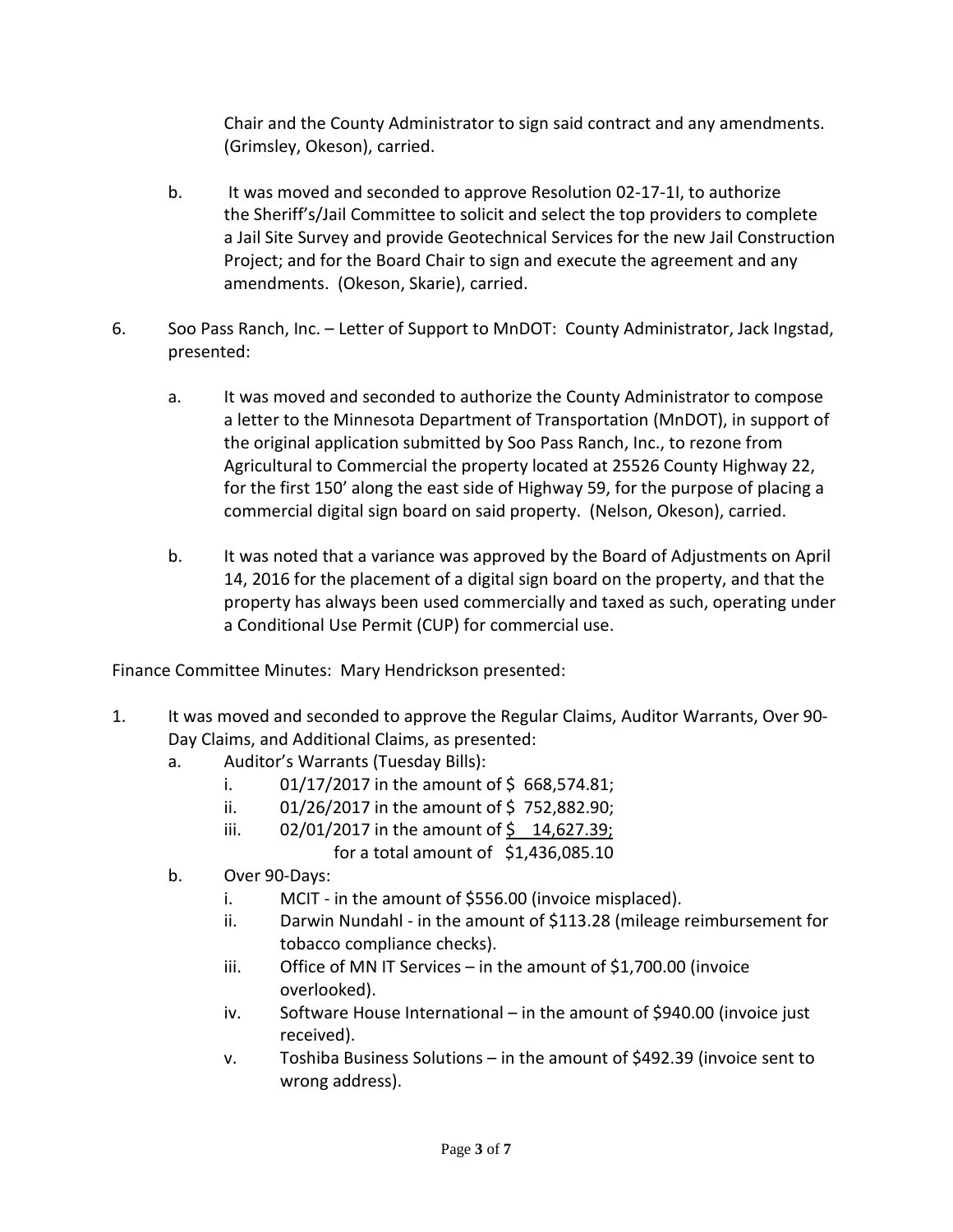- c. Additional Claims:
	- i. Lakes Glass in the amount of \$280.52 (duplicate bill will be removed from claims).

(Skarie, Nelson), carried.

- 2. There was discussion in regards to the 2015 Gravel Tax Report and a letter submitted by Kenneth Shroyer of Lake View Township requesting Becker County consider participating in Aggregate Tax Auditing for Townships in Becker County. It was the consensus of the Board to move forward with hiring an auditor to complete said audit. It was also noted that a survey has been sent to the townships to find out which townships would be interested in an audit.
- 3. It was moved and seconded to approve the abatement request submitted by Terry Hanson for removal of the penalty, including interest, for unpaid 2016 Real Estate Taxes on Parcel #: 33.0305.000. (Grimsley, Knutson),

There was further discussion, with it suggested to establish a policy in regards to notifying taxpayers who are set up to pay their taxes with ACH payments and who have added another parcel, to make sure the taxes on the new parcel are being paid as well.

It was moved and seconded to table the motion and request for the abatement at this time, to allow more time to research this particular issue. (Nelson, Skarie), carried.

Auditor-Treasurer: Mary Hendrickson presented:

- 1. Licenses and Permits: There were none.
- 2. It was moved and seconded to accept the December 2016 Cash Comparison and Investment Summary, as presented. (Grimsley, Nelson), carried.

Downtown Alive Project – Patty LaBarre, Committee Member presented:

1. Patty LaBarre presented an overview of the city beautification project, "Downtown Alive" to the Board and requested consideration for Becker County to contribute funds towards the project and to also purchase matching planters for in front of the courthouse. She reported that they have raised approximately \$20,000, but need \$25,000 and the City of Detroit Lakes is contributing \$2,500. She also noted that Bergen's has offered to do the watering, etc.

Following, there was discussion with it recommended that the request be brought to the Finance Committee for further consideration and their recommendations. County Administrator, Jack Ingstad, reported that the funds, if approved, could be either taken from the Maintenance and/or Administration budget.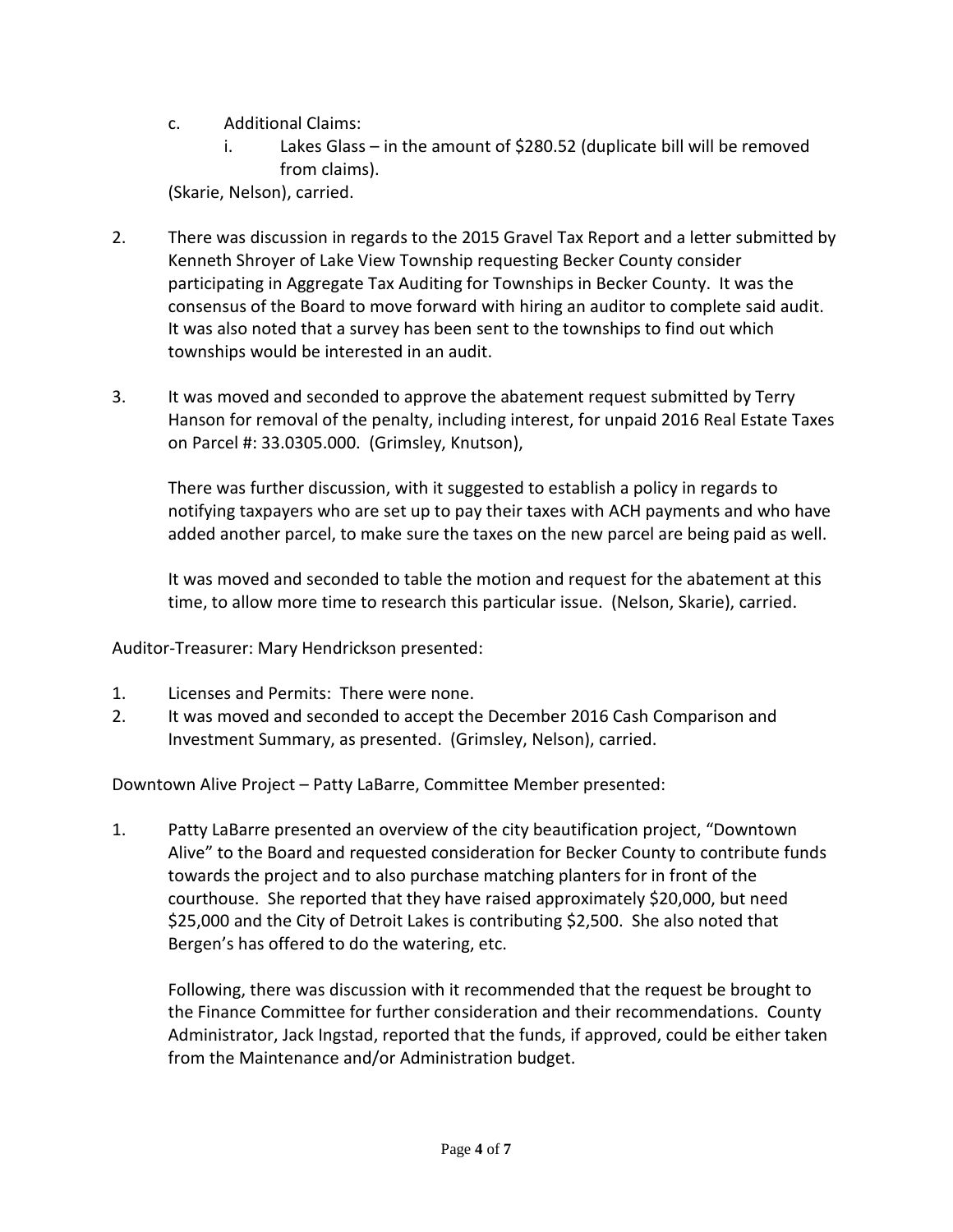Sheriff: Sheriff Todd Glander presented:

- 1. It was moved and seconded to approve the purchase of one (1) Ultra Kimono Training Bite Suit from Rayallen.com, at the low quote of \$1,449.99, and with funds used from donations made to the K9 program. (Okeson, Nelson), carried.
- 2. It was moved and seconded to approve Resolution 02-17-1B, to reorganize the Sentence to Serve (STS) Program by converting one (1) part-time STS Crew Leader position to fulltime and eliminating the other part-time STS Crew Leader position, and to terminate the service contract with Mahnomen County. (Okeson, Skarie), carried.

Human Services: Denise Warren presented:

- 1. Denise Warren introduced Sherri Vanata, the new Human Services Department Fiscal Supervisor to the Board. Ms. Vanata provided a brief summary of her background and experience and the Board welcomed her.
- 2. It was moved and seconded to accept the Human Services reports for Adult Services, Child and Family Services, Child Support, Community Health, Financial Services, Mental/Chemical Dependency (MCD), and Transit, as presented. (Grimsley, Skarie), carried.
- 3. It was moved and seconded to approve the Human Services claims for Human Services, Community Health, and Transit, as presented. (Skarie, Grimsley), carried.

Highway: Jim Olson presented:

1. Jeff Langan, PE and Office Manager of Houston Engineering was present and provided clarification on their request for a second contract amendment, to cover an increase in fees related to the bridge replacement on CSAH 7 in Lake Park over the BNSF Railway. He reported that the project has been delayed for two seasons in anticipation of receiving bridge bonds in the amount of \$1 million, and due to the delays the plans need updating to reflect the changes in MnDOT specifications and standards.

It was moved and seconded to approve Resolution 02-17-1C, to approve the fee adjustment with Houston Engineering, Inc., in the amount of \$30,314 in 2017 for professional services related to Project SAP 003-607-022, which includes an outstanding invoice of \$19,314 for completed work, plus \$11,000 for work needed to update plans, complete permitting work and prepare bid documentation, increasing the Consultant fee from \$217,666 to \$247,980. (Nelson, Okeson), carried.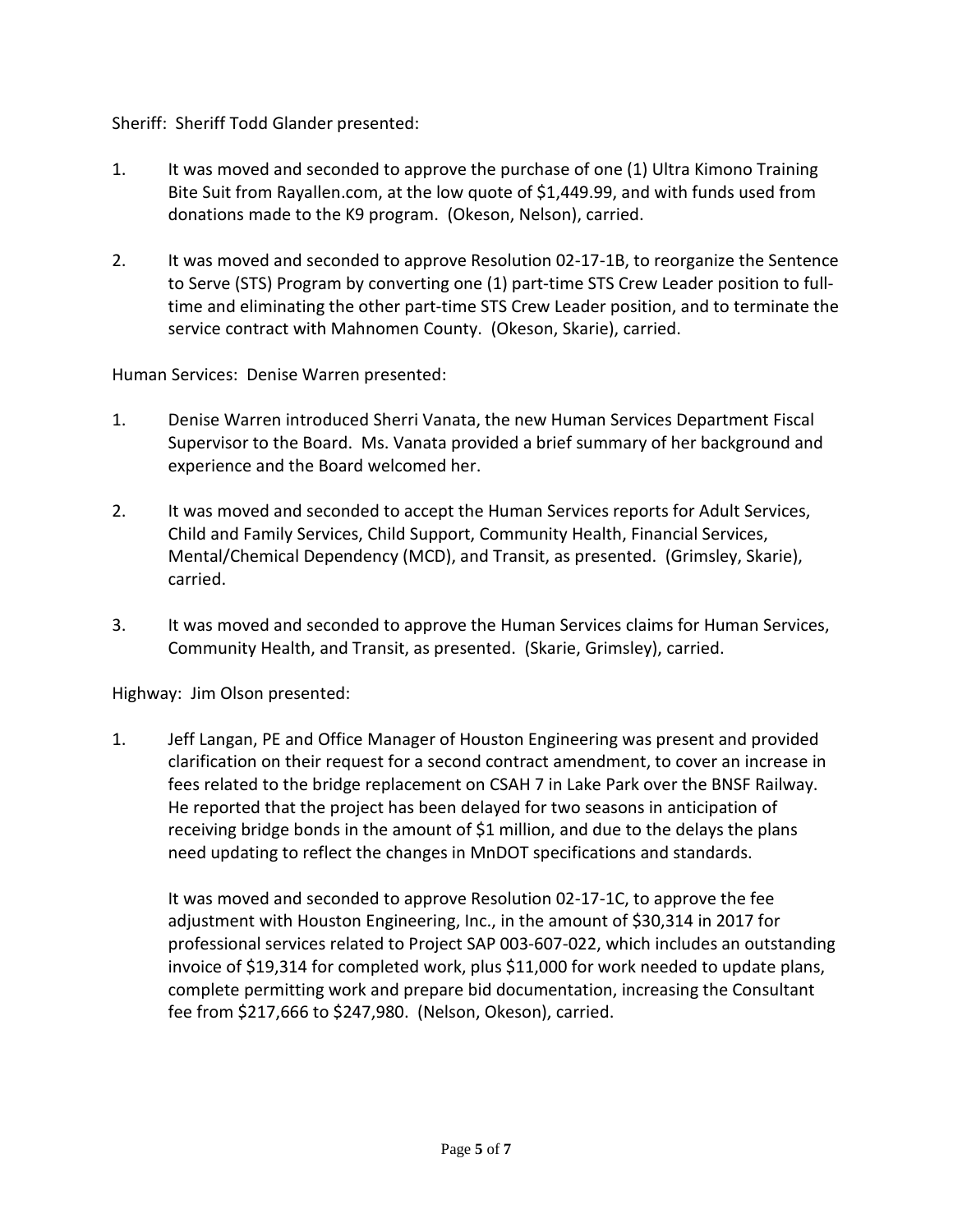- 2. It was moved and seconded to approve Resolution 02-17-1D, to approve completed Project Number SAP 003-614-018, consisting of shoulder widening on County Highway 14 from Clay County Line to County Highway 7; and to authorize the final payment to Midwest Contracting, Marshall, MN, in the amount of \$37,065.81, prepared and processed by the Highway Department. (Nelson, Okeson), carried.
- 3. It was moved and seconded to approve Resolution 02-17-1E, to approve the completed Project Numbers SAP 003-613-012, SAP 003-614-019 and SAP 003-616-015, consisting of Bituminous Reclaiming, Aggregate Base, Bituminous Surfacing and Aggregate Shouldering on County Highways 13, 14, and 16; and to authorize the final payment to Central Specialties, Alexandria, MN, in the amount of \$103,748.08, prepared and processed by the Highway Department. (Okeson, Nelson), carried.
- 4. It was moved and seconded to approve Resolution 02-17-1F, to approve the completed Project Number SAP 003-599-030, consisting of Box Culvert, Approach Grading, and Aggregate Surfacing on  $310<sup>th</sup>$  Street in Atlanta Township; and to authorize the final payment to Dennis Drewes, Inc., Frazee, MN, in the amount of \$3,659.50, prepared and processed by the Highway Department. (Nelson, Okeson), carried.
- 5. It was moved and seconded to approve Resolution 02-17-1G, to approve the completed Project Number SAP 003-644-011, consisting of Shoulder Widening and Aggregate Shouldering on County Highway 44; and to authorize the final payment to Blombeck Construction, Eagle Bend, MN, in the amount of \$39,923.30, prepared and processed by the Highway Department. (Okeson, Nelson), carried.
- 6. It was moved and seconded to approve Resolution 02-17-1H, that Becker County approves the request to reclassify Lake Park Bridge (Old Bridge #7175) on CSAH 7 as high priority, to add to the list of high priority bridges to either replace, rehabilitate, or remove, and also requests financial assistance with eligible approach grading and engineering costs on township bridges, as provided by law, with the total CSAH 7 Bridge Project cost at \$2,500,000 and with proposed construction in 2017. (Okeson, Nelson), carried.

Lifesaver Awards: Sheriff Todd Glander, Safety Director, Dick Goodmanson, and Board Chair Larry Knutson presented:

- 1. Sheriff Todd Glander recognized the following officers and Board Chair Knutson presented each of the officers with Lifesaver Awards, a Certificate of Recognition "For Outstanding Achievement Using Life Saving Measures":
	- a) Officer Cody Bouchie and Officer Ben Bruce for their work in locating an individual who was suicidal and for providing lifesaving measures, with the situation occurring on November 3, 2016.